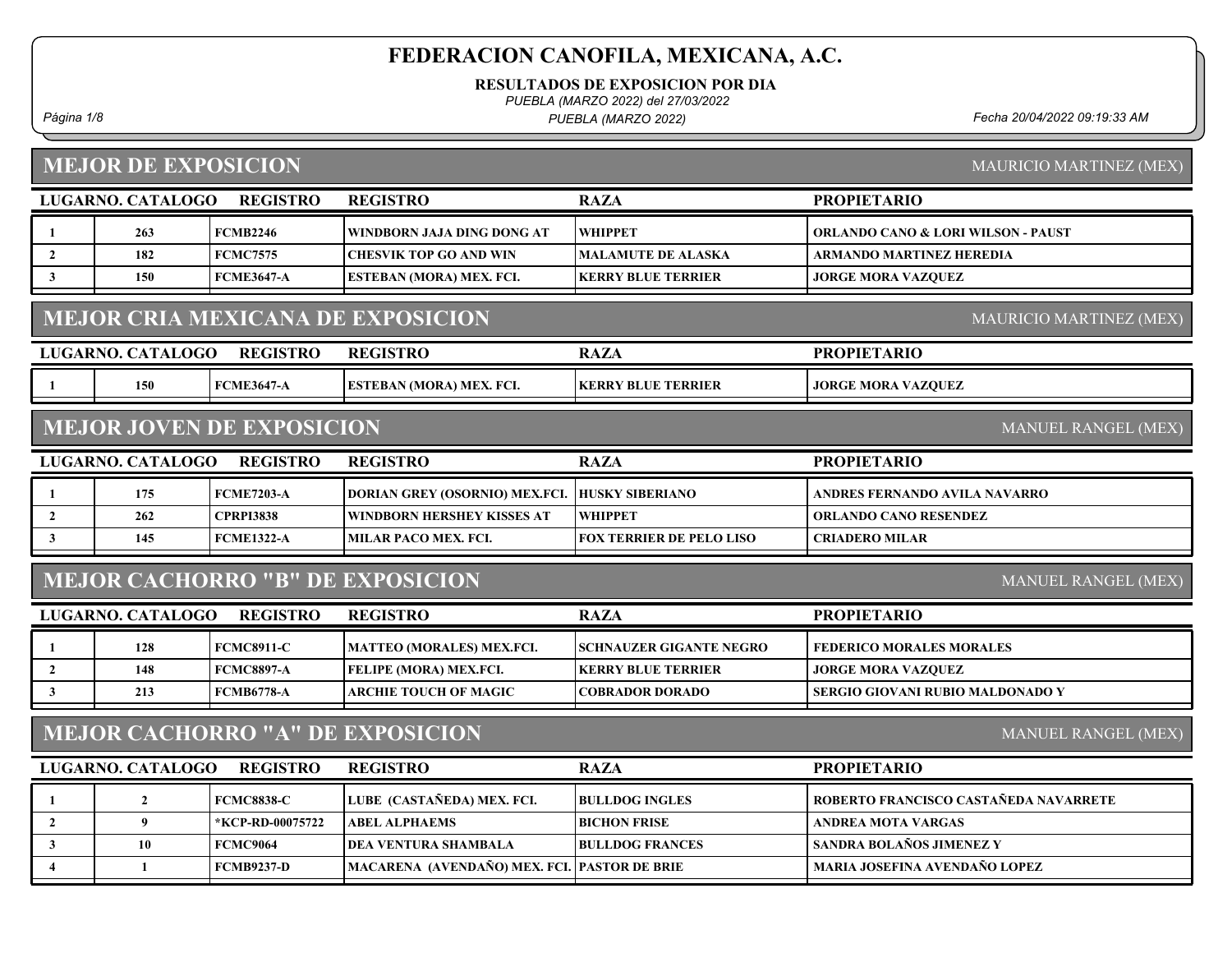RESULTADOS DE EXPOSICION POR DIA

PUEBLA (MARZO 2022) del 27/03/2022

PUEBLA (MARZO 2022)

Página 2/8 Fecha 20/04/2022 09:19:33 AM

#### MEJOR DE GRUPO 1

MANUEL RANGEL (MEX)

| LUGARNO. CATALOGO | <b>REGISTRO</b>   | <b>REGISTRO</b>                  | <b>RAZA</b>                      | <b>PROPIETARIO</b>                          |
|-------------------|-------------------|----------------------------------|----------------------------------|---------------------------------------------|
| 24                | FCMC3331          | <b>KYRA BLUE LEGEND DEL</b>      | <b>IPASTOR AUSTRALIANO</b>       | <b>MARINE FROMENT</b>                       |
| 37                | FCMB7992          | LUXBERRY BUTTERFLY               | <b>TWELSH CORGI PEMBROKE</b>     | <b>JOSE AMBROSIO CORO MENA</b>              |
| 26                | CPRH7987          | <b>TYSON (VELAZQUEZ DE LEON)</b> | <b>TPASTOR BELGA GROENENDAEL</b> | <b>JUAN CARLOS VELAZQUEZ DE LEON JULIAN</b> |
| 28                | <b>FCMF4739-B</b> | ADONIS (MORA) MEX.FCI.           | <b>PASTOR DE BRIE</b>            | <b>CLAUDIA NORMA BAUCHOT FRAGOSO</b>        |
|                   |                   |                                  |                                  |                                             |

#### MEJOR JOVEN DE GRUPO 1

LUGARNO. CATALOGO REGISTRO REGISTRO RAZA PROPIETARIO 1 37 FCMB7992 LUXBERRY BUTTERFLY WELSH CORGI PEMBROKE JOSE AMBROSIO CORO MENA 2 30 FCMB1320-D CATRINA (BOUCHOT) MEX.FCI. PASTOR DE BRIE JOSE GERARDO MONTES SUAREZ 3 21 FCMD3089-C FREDDIE (VAZQUEZ) MEX.FCI. PASTOR AUSTRALIANO RICARDO VAZQUEZ MALDONADO 4 15 FCMB0720-D TOKIO EMMA (ALMANZA/CRUZ) GANADERO AUSTRALIANO MIGUEL ANGEL PEREZ MARIN

#### MEJOR CACHORRO DE GRUPO 1

MANUEL RANGEL (MEX)

MANUEL RANGEL (MEX)

| LUGARNO. CATALOGO | REGISTRO         | <b>REGISTRO</b>           | <b>RAZA</b>                  | <b>PROPIETARIO</b>             |
|-------------------|------------------|---------------------------|------------------------------|--------------------------------|
| 22                | FCMB4030-D       | LANES AUSSIES JUST BELIVE | <b>PASTOR AUSTRALIANO</b>    | <b>CRIADERO ANES AUSSIES Y</b> |
| 34                | <b>CPRPI4624</b> | ALENCLAUD FLORENCIO       | <b>IWELSH CORGI PEMBROKE</b> | <b>JOSE AMBROSIO CORO MENA</b> |
|                   | FCMD3398-D       | ALOM (VAZQUEZ) MEX. FCI.  | <b>COLLIE BARBUDO</b>        | ANEL VAZOUEZ FRANCHINI         |
|                   |                  |                           |                              |                                |

#### MEJOR DE GRUPO 2

MANUEL RANGEL (MEX)

| LUGARNO. CATALOGO | <b>REGISTRO</b> | <b>REGISTRO</b>                  | <b>RAZA</b>                       | <b>PROPIETARIO</b>                  |
|-------------------|-----------------|----------------------------------|-----------------------------------|-------------------------------------|
| 67                | <b>FCME6722</b> | <b> FAST AND FURIOUS PISKO</b>   | <b>BULLDOG INGLES</b>             | <b>JONATHAN DAVID FLORES SIGUAS</b> |
| 52                | <b>FCME7941</b> | <b>JAGUAR DE SAN RICARDO</b>     | <b>BOXER</b>                      | KEVIN ALEJANDRO MARIN MEJIA         |
| 133               | FCMD0663        | <b>IBEAUTY MARK TENDER EBONY</b> | <b>TERRANOVA</b>                  | <b>JOSE ADRIAN SALINAS PEREZ</b>    |
| 131               | FCME4093-A      | APOLO VI (ROJAS) MEX.FCI.        | <b>ISCHNAUZER MINIATURA SAL Y</b> | IVAN DE JESUS ROJAS HERNANDEZ       |

| MEJOR JOVEN DE GRUPO 2 |  |                 |                 |      |  | <b>MANUEL RANGEL (MEX)</b> |  |
|------------------------|--|-----------------|-----------------|------|--|----------------------------|--|
| LUGARNO. CATALOGO      |  | <b>REGISTRO</b> | <b>REGISTRO</b> | RAZA |  | <b>PROPIETARIO</b>         |  |
|                        |  |                 |                 |      |  |                            |  |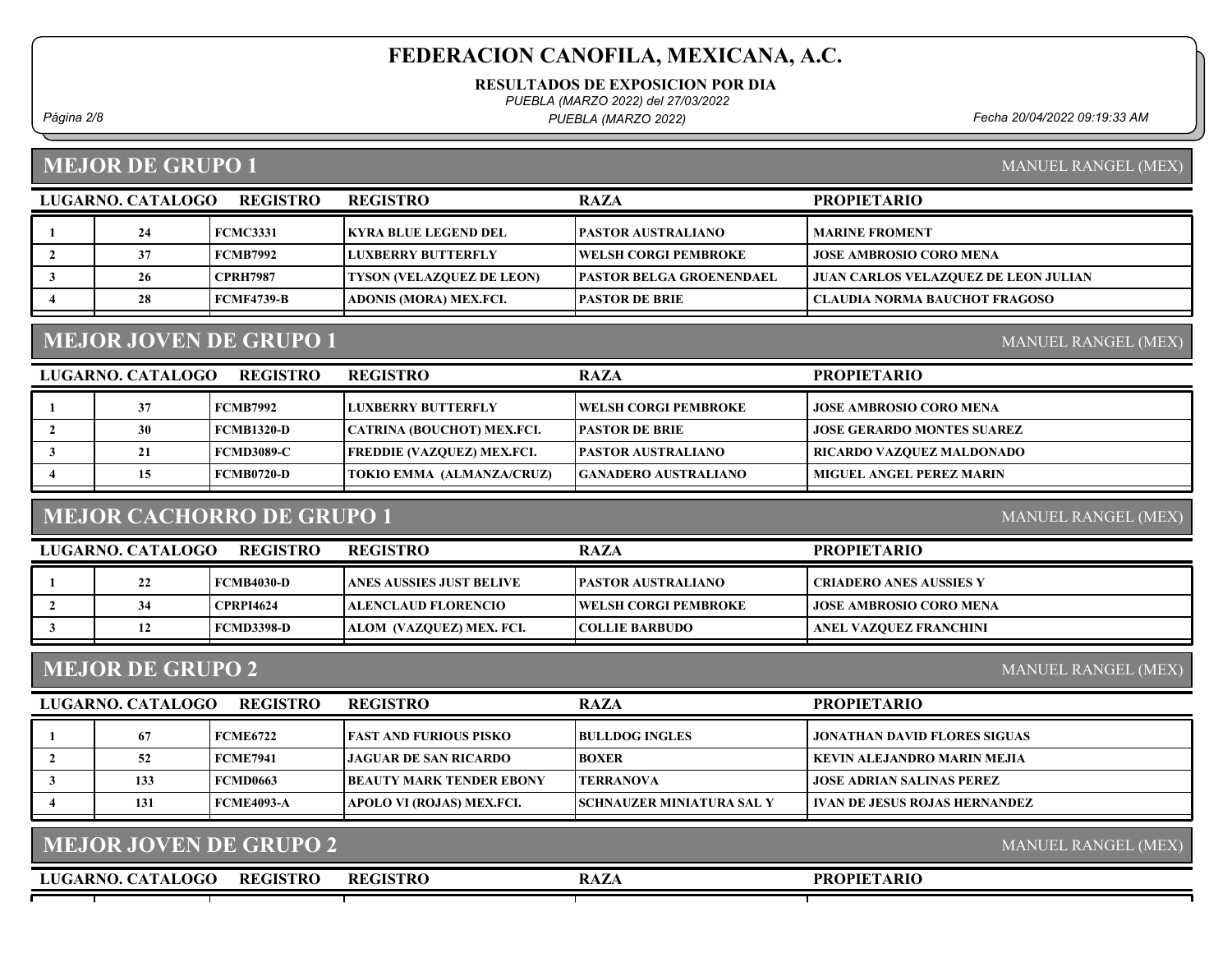RESULTADOS DE EXPOSICION POR DIA

PUEBLA (MARZO 2022) del 27/03/2022

PUEBLA (MARZO 2022)

Página 3/8 Fecha 20/04/2022 09:19:33 AM

#### MEJOR JOVEN DE GRUPO 2

| <b>MANUEL RANGEL (MEX)</b> |  |
|----------------------------|--|
|                            |  |

MANUEL RANGEL (MEX)

| LUGARNO. CATALOGO | <b>REGISTRO</b>   | <b>REGISTRO</b>                       | <b>RAZA</b>                      | <b>PROPIETARIO</b>              |
|-------------------|-------------------|---------------------------------------|----------------------------------|---------------------------------|
| 131               | <b>FCME4093-A</b> | APOLO VI (ROJAS) MEX.FCI.             | <b>SCHNAUZER MINIATURA SAL Y</b> | I IVAN DE JESUS ROJAS HERNANDEZ |
| 105               | <b>FCMC5976-B</b> | <b>IEVEREST DEL TIBET SHANTI MEX.</b> | <b>IMASTIN TIBETANO</b>          | EVEREST DEL TIBET               |
| 55                | FCMB2156-A        | <b>OBSESIONES PRETTY BOY (LUNA)</b>   | <b>BULLDOG INGLES</b>            | CRIADERO OBSESIONES Y           |
| 268               | *RG/RJH/21/00250  | <b>BIGUA V OA SORTE JLB</b>           | FILA BRASILEÑO                   | N/D                             |

### MEJOR CACHORRO DE GRUPO 2

| LUGARNO. CATALOGO | <b>REGISTRO</b>   | <b>REGISTRO</b>                    | <b>RAZA</b>                     | <b>PROPIETARIO</b>                |
|-------------------|-------------------|------------------------------------|---------------------------------|-----------------------------------|
| 128               | <b>FCMC8911-C</b> | MATTEO (MORALES) MEX.FCI.          | <b>ISCHNAUZER GIGANTE NEGRO</b> | <b>FEDERICO MORALES MORALES</b>   |
| 111               | <b>FCMC8144-A</b> | <b>PARDO (MOTE) MEX.FCI.</b>       | <b>ROTTWEILER</b>               | SILVIA ALEJANDRA MOTE MANZANERO_  |
| 46                | <b>FCMB4518-E</b> | <b>RENATA (RAMOS) MEX.FCI.</b>     | <b>BOXER</b>                    | <b>CHARLY HUGO SANCHEZ FLORES</b> |
| 54                | <b>FCMB6364-A</b> | <b>KYLIAN (CONTRERAS) MEX.FCI.</b> | <b>BULLDOG INGLES</b>           | EYNER RIKVAN CONTRERAS DIAZ       |
|                   |                   |                                    |                                 |                                   |

#### MEJOR DE GRUPO 3

MAURICIO MARTINEZ (MEX)

| LUGARNO. CATALOGO | <b>REGISTRO</b>   | <b>REGISTRO</b>                 | <b>RAZA</b>                       | <b>PROPIETARIO</b>                   |
|-------------------|-------------------|---------------------------------|-----------------------------------|--------------------------------------|
| 150               | <b>FCME3647-A</b> | ESTEBAN (MORA) MEX. FCI.        | <b>IKERRY BLUE TERRIER</b>        | <b>JORGE MORA VAZQUEZ</b>            |
| 143               | FCMC2169-A        | <b>SIMON (LOMELI) MEX.FCI.</b>  | <b>ICAIRN TERRIER</b>             | <b>JOSE MARIANO LOMELI VELAZOUEZ</b> |
| 161               | <b>FCMB8864</b>   | <b>TESORO DEL MUNDO IT'S MY</b> | <b>TYORKSHIRE TERRIER</b>         | <b>MACIAS JUAREZ CLAUDIA NILDA</b>   |
| 152               | <b>FCME2207</b>   | <b>TITCHEBOREN TEUFEL</b>       | <b>STAFFORDSHIRE BULL TERRIER</b> | <b>JOSHUE CAMARGO VARGAS</b>         |
|                   |                   |                                 |                                   |                                      |

#### MEJOR JOVEN DE GRUPO 3

MAURICIO MARTINEZ (MEX)

| LUGARNO. CATALOGO | <b>REGISTRO</b>  | <b>REGISTRO</b>                              | <b>RAZA</b>                         | <b>PROPIETARIO</b>                             |
|-------------------|------------------|----------------------------------------------|-------------------------------------|------------------------------------------------|
| 145               | FCME1322-A       | <b>MILAR PACO MEX. FCI.</b>                  | <b>FOX TERRIER DE PELO LISO</b>     | CRIADERO MILAR                                 |
| 159               | <b>CPRPI4799</b> | ALBORADA LATE STORM                          | <b>TWEST HIGHLAND WHITE TERRIER</b> | <b>LEOBARDO ALEJANDRO SANCHEZ-BRETON VILLA</b> |
| 157               | FCMC5631-C       | MC'ROC HARALD MEX.FCL                        | <b>TERRIER ESCOCES</b>              | <b>RENE GRANADOS RODRIGUEZ</b>                 |
| 135               | FCMB5269-B       | HUBERT'S PRINCE ASLAN MEX.FCI.  BULL TERRIER |                                     | <b>CRIADERO "HUBERT'S"</b>                     |
|                   |                  |                                              |                                     |                                                |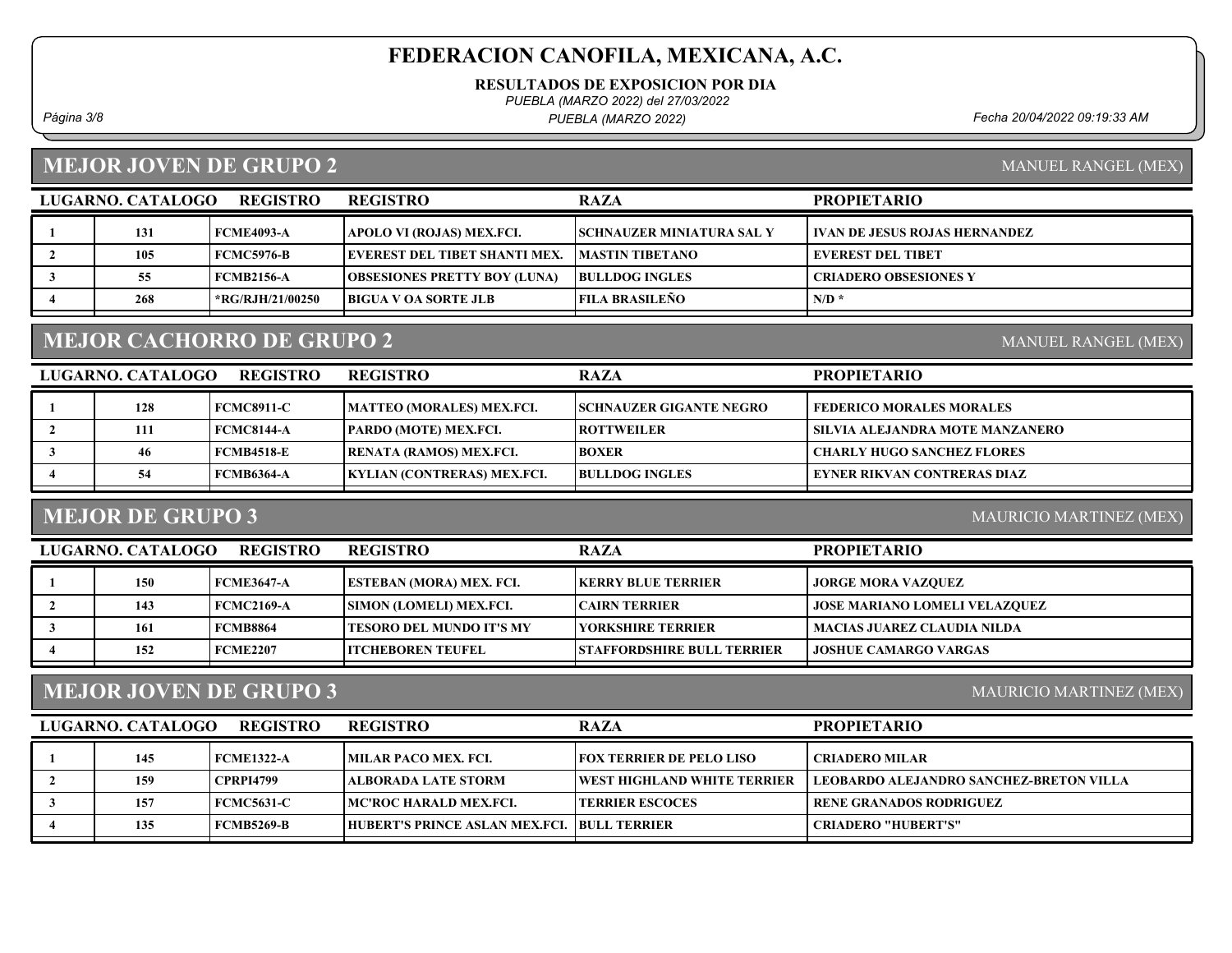RESULTADOS DE EXPOSICION POR DIA

PUEBLA (MARZO 2022) del 27/03/2022

PUEBLA (MARZO 2022)

Página 4/8 Fecha 20/04/2022 09:19:33 AM

#### MEJOR CACHORRO DE GRUPO 3

| <b>MAURICIO MARTINEZ (MEX)</b> |  |
|--------------------------------|--|
|                                |  |

| LUGARNO. CATALOGO | <b>REGISTRO</b> | <b>REGISTRO</b>                     | <b>RAZA</b>                  | <b>PROPIETARIO</b>                      |
|-------------------|-----------------|-------------------------------------|------------------------------|-----------------------------------------|
| 148               | FCMC8897-A      | <b>FELIPE (MORA) MEX.FCI.</b>       | <b>IKERRY BLUE TERRIER</b>   | <b>JORGE MORA VAZQUEZ</b>               |
| 155               | FCMB5889-B      | <b>LAGUERTHA DE REZVEL (REZA)</b>   | <b>STAFFORDSHIRE TERRIER</b> | RAUL REZA ALBARRAN                      |
| 144               | FCMB7488-D      | CAYETANA (LOMELI) MEX. FCI.         | <b>CAIRN TERRIER</b>         | <b>JOSE MARIANO LOMELI VELAZQUEZ</b>    |
| 151               | FCMB6919-A      | <b>KINGAR QUEEN (QUINTANA) MEX.</b> | LAKELAND TERRIER             | <b>EMILIO HERIBERTO QUINTANA FLORES</b> |

#### MEJOR DE GRUPO 4

LUGARNO. CATALOGO REGISTRO RAZA PROPIETARIO REGISTRO 1 167 FCMF4444-B CANELO (VERA) MEX.FCI. DACHSHUND MINIATURA PELO MA.DEL ROSARIO EDITH VERA DE CABRERA 2 | 166 | FCMB7596-B | ABSOLUTE EXTREME (NEVAREZ) | DACHSHUND MINIATURA PELO | FLOR TERESA NEVAREZ MENDOZA

#### MEJOR CACHORRO DE GRUPO 4

MANUEL RANGEL (MEX)

MANUEL RANGEL (MEX)

| LUGARNO. CATALOGO | <b>REGISTRO</b>   | <b>REGISTRO</b>                   | <b>RAZA</b>                     | <b>PROPIETARIO</b>                 |
|-------------------|-------------------|-----------------------------------|---------------------------------|------------------------------------|
| 166               | <b>FCMB7596-B</b> | <b>ABSOLUTE EXTREME (NEVAREZ)</b> | <b>DACHSHUND MINIATURA PELO</b> | <b>FLOR TERESA NEVAREZ MENDOZA</b> |
|                   |                   |                                   |                                 |                                    |

#### MEJOR DE GRUPO 5

MAURICIO MARTINEZ (MEX)

| <b>REGISTRO</b><br>LUGARNO. CATALOGO |     |                   | <b>REGISTRO</b>                    | <b>RAZA</b>                | <b>PROPIETARIO</b>                       |
|--------------------------------------|-----|-------------------|------------------------------------|----------------------------|------------------------------------------|
|                                      | 182 | <b>FCMC7575</b>   | CHESVIK TOP GO AND WIN             | <b>IMALAMUTE DE ALASKA</b> | ARMANDO MARTINEZ HEREDIA                 |
|                                      | 170 | <b>FCMF3136</b>   | <b>IKYODAI FANDANGO</b>            | <b>LAKITA AMERICANO</b>    | <b>JOSE FRANCISCO PALACIOS HERNANDEZ</b> |
|                                      | 183 | <b>FCMG7851-C</b> | <b>DUTCH DELIGHT (CALLAHAN)</b>    | <b>ISAMOYEDO</b>           | -DONALD CALLAHAN DINARDO                 |
|                                      | 184 | <b>FCMC8640</b>   | <b>DAR CHINGIZA CRISTAL SPLASH</b> | <b>SHIBA</b>               | I ISAAC ANTONIO LOPEZ MORALES-           |
|                                      |     |                   |                                    |                            |                                          |

#### MEJOR JOVEN DE GRUPO 5

MAURICIO MARTINEZ (MEX)

| <b>REGISTRO</b><br>LUGARNO. CATALOGO |     |                   | <b>REGISTRO</b>                                | <b>RAZA</b>                       | <b>PROPIETARIO</b>                |
|--------------------------------------|-----|-------------------|------------------------------------------------|-----------------------------------|-----------------------------------|
|                                      | 175 | <b>FCME7203-A</b> | DORIAN GREY (OSORNIO) MEX.FCI. HUSKY SIBERIANO |                                   | ANDRES FERNANDO AVILA NAVARRO     |
|                                      | 194 | <b>FCMB3773-A</b> | <b>TK'INICH (VALDERRAMA) MEX.FCI.</b>          | <b>IXOLOITZCUINTLE INTERMEDIO</b> | <b>JONATHAN VALDERRAMA ZAMORA</b> |
|                                      | 189 | <b>FCMB7815-B</b> | <b>PANDY STAR'S (CABRERA) MEX.</b>             | <b>SPITZ ALEMAN ENANO</b>         | <b>HECTOR CABRERA GUARNERO</b>    |
|                                      | 172 | <b>FCME1173</b>   | <b>IELENI SHEN TE CHOWS</b>                    | <b>CHOW CHOW</b>                  | AARON OMAR GARCIA ORDUÑA          |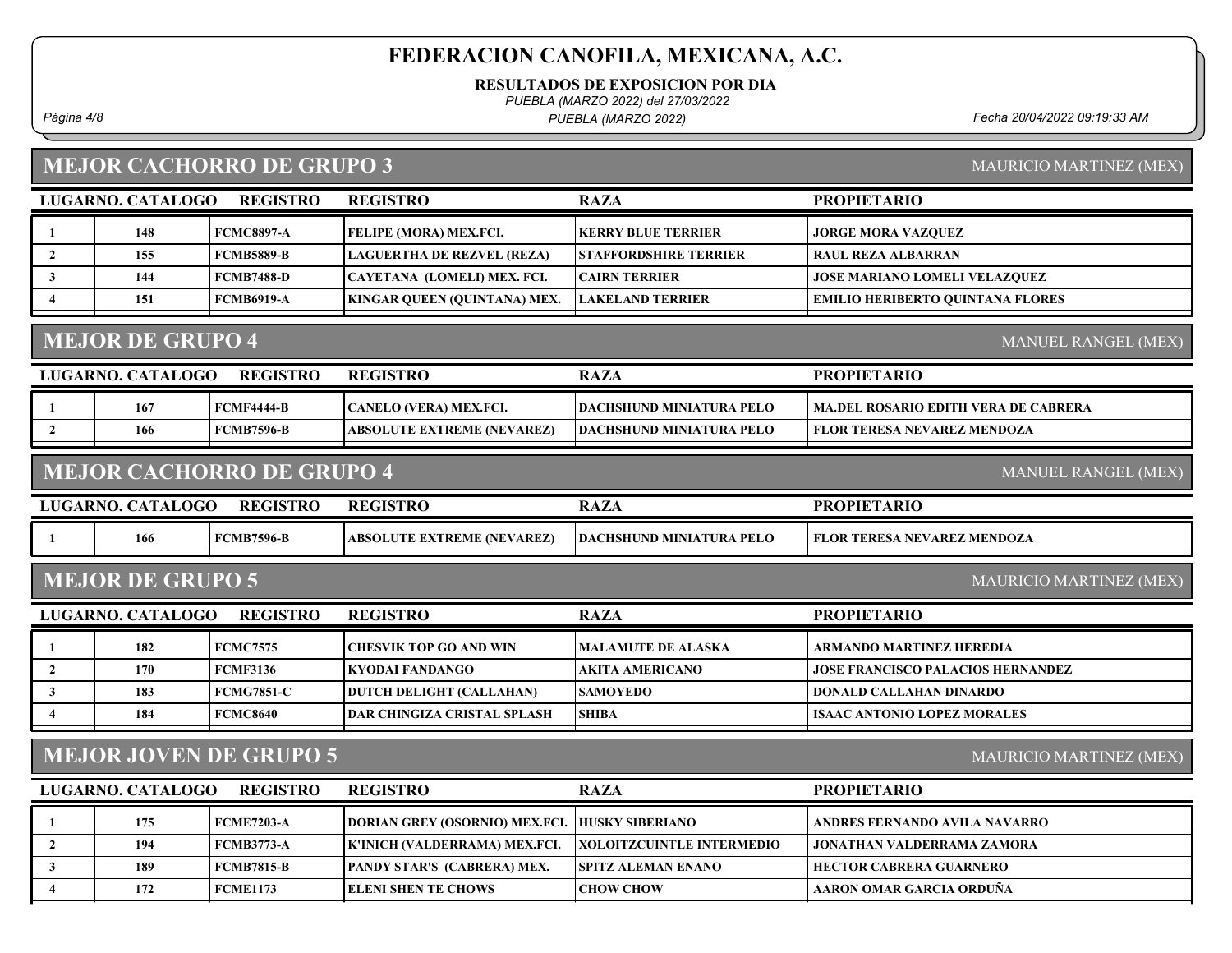RESULTADOS DE EXPOSICION POR DIA

PUEBLA (MARZO 2022) del 27/03/2022

PUEBLA (MARZO 2022)

Página 5/8 Fecha 20/04/2022 09:19:34 AM

MAURICIO MARTINEZ (MEX)

MAURICIO MARTINEZ (MEX)

MAURICIO MARTINEZ (MEX)

MAURICIO MARTINEZ (MEX)

# LUGARNO. CATALOGO REGISTRO REGISTRO RAZA MEJOR CACHORRO DE GRUPO 5 **PROPIETARIO**

| 181 | <b>FCMB7007</b>   | <b>THERCULES DEL MANALLAY</b>   | <b>MALAMUTE DE ALASKA</b> | PORFIRIO HERNANDEZ DIAZ-  |
|-----|-------------------|---------------------------------|---------------------------|---------------------------|
| 173 | <b>FCMB8355-A</b> | ANTARA SEMPER CHARLIE           | <b>HUSKY SIBERIANO</b>    | ! CRIADERO ANTARA SEMPER- |
| 187 | FCMB5586-D        | <b>COTTAGE ORANGE (CABRERA)</b> | ISPITZ ALEMAN ENANO       | I HECTOR CABRERA GUARNERO |
|     |                   |                                 |                           |                           |
|     |                   |                                 |                           |                           |

#### MEJOR DE GRUPO 6

| LUGARNO. CATALOGO | <b>REGISTRO</b>   | <b>REGISTRO</b>                      | <b>RAZA</b>         | <b>PROPIETARIO</b>       |
|-------------------|-------------------|--------------------------------------|---------------------|--------------------------|
| 198               | <b>FCMC6522-C</b> | <b>LIUST CALL ME CRAZY</b>           | <b>BASSET HOUND</b> | HOLDA M. NOVELO Y        |
| 203               | FCMC0183-B        | <b>ISB BOWSER (SANCHEZ) MEX.FCI.</b> | <b>BEAGLE</b>       | SANCHEZ PALOMEOUE DIEGO- |

#### MEJOR JOVEN DE GRUPO 6

| LUGARNO, CATALOGO | <b>REGISTRO</b>   | <b>REGISTRO</b>                   | <b>RAZA</b>         | <b>PROPIETARIO</b>         |
|-------------------|-------------------|-----------------------------------|---------------------|----------------------------|
| 198               | <b>FCMC6522-C</b> | LIUST CALL ME CRAZY               | <b>BASSET HOUND</b> | <b>HOLDA M. NOVELO Y</b>   |
| 200               | <b>FCMB0667-B</b> | <b>OUEST FOR RAIN (DEL VALLE)</b> | <b>BEAGLE</b>       | <b>DAVID BERNAL CORTES</b> |

#### MEJOR CACHORRO DE GRUPO 6

|                                                                                                                                                                                                                                                                                                            | <b>THEJOR CACHORKO DE GRUI O V</b> | <b>NAUNUO MARTINEZ (MEA)</b>        |               |                                 |
|------------------------------------------------------------------------------------------------------------------------------------------------------------------------------------------------------------------------------------------------------------------------------------------------------------|------------------------------------|-------------------------------------|---------------|---------------------------------|
| LUGARNO. CATALOGO                                                                                                                                                                                                                                                                                          | REGISTRO                           | <b>REGISTRO</b>                     | <b>RAZA</b>   | <b>PROPIETARIO</b>              |
| 265                                                                                                                                                                                                                                                                                                        | <b>FCMB6103-A</b>                  | <b>TRULY BROTHER LOUIE (CUEVAS)</b> | <b>BEAGLE</b> | <b>CIRO OMAR CUEVAS GALEOTE</b> |
| <b>MEJOR DE GRUPO 7</b>                                                                                                                                                                                                                                                                                    |                                    |                                     |               | MAURICIO MARTINEZ (MEX)         |
| $T_{\rm T}$ $T_{\rm C}$ $T_{\rm C}$ $T_{\rm C}$ $T_{\rm C}$ $T_{\rm C}$ $T_{\rm C}$ $T_{\rm C}$ $T_{\rm C}$ $T_{\rm C}$ $T_{\rm C}$ $T_{\rm C}$ $T_{\rm C}$ $T_{\rm C}$ $T_{\rm C}$ $T_{\rm C}$ $T_{\rm C}$ $T_{\rm C}$ $T_{\rm C}$ $T_{\rm C}$ $T_{\rm C}$ $T_{\rm C}$ $T_{\rm C}$ $T_{\rm C}$ $T_{\rm C$ | <b>DRAIGED O</b>                   | <b>DRAIGED O</b>                    | $\cdots$      | $\mathbf{A}$                    |

| LUGARNO, CATALOGO | <b>REGISTRO</b>   | <b>REGISTRO</b>               | <b>RAZA</b>           | <b>PROPIETARIO</b>                                                   |
|-------------------|-------------------|-------------------------------|-----------------------|----------------------------------------------------------------------|
| 206               | FCMC8610          | <b>ILUCKSHERAY IMAGE LINE</b> | <b>ISETTER INGLES</b> | <b>JOSE ALFONSO BRITO SANCHEZ</b>                                    |
| 205               | <b>FCMC7395-B</b> | ALDA (HERNANDEZ) MEX.FCI.     |                       | <b>POINTER ALEMAN DE PELO CORTO   EDMUNDO FELIPE BATRES OLIVARES</b> |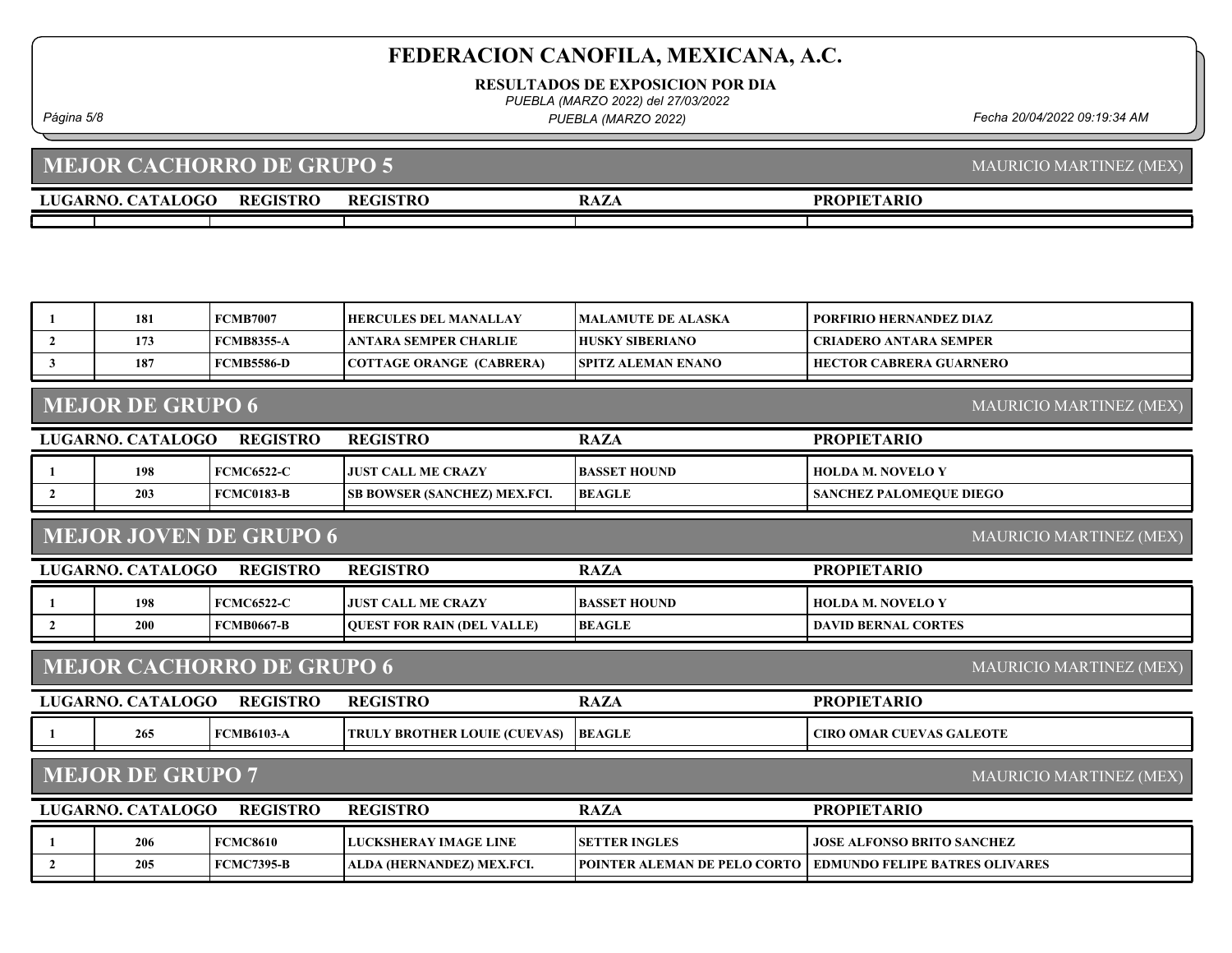RESULTADOS DE EXPOSICION POR DIA

PUEBLA (MARZO 2022) del 27/03/2022

PUEBLA (MARZO 2022)

Página 6/8 Fecha 20/04/2022 09:19:34 AM

MAURICIO MARTINEZ (MEX)

# MEJOR JOVEN DE GRUPO 7

|                | LUGARNO. CATALOGO        | <b>REGISTRO</b>                  | <b>REGISTRO</b>                       | <b>RAZA</b>                    | <b>PROPIETARIO</b>                       |
|----------------|--------------------------|----------------------------------|---------------------------------------|--------------------------------|------------------------------------------|
|                | 205                      | <b>FCMC7395-B</b>                | ALDA (HERNANDEZ) MEX.FCI.             | POINTER ALEMAN DE PELO CORTO   | <b>EDMUNDO FELIPE BATRES OLIVARES</b>    |
|                | <b>MEJOR DE GRUPO 8</b>  |                                  |                                       |                                | MAURICIO MARTINEZ (MEX)                  |
|                | <b>LUGARNO. CATALOGO</b> | <b>REGISTRO</b>                  | <b>REGISTRO</b>                       | <b>RAZA</b>                    | <b>PROPIETARIO</b>                       |
| 1              | 219                      | <b>FCME4085-A</b>                | <b>SPICY RED CHILAQUIL (PETERSON)</b> | <b>COBRADOR DORADO</b>         | <b>NANCY PETERSON MARQUARD</b>           |
| $\overline{2}$ | 221                      | <b>FCMH5745-A</b>                | <b>GLORIESS IN MY LIFE (MARTINEZ)</b> | <b>SPRINGER SPANIEL INGLES</b> | <b>MARTINEZ FLORES MARTHA PATRICIA</b>   |
| $\mathbf{3}$   | 207                      | <b>FCME8218-A</b>                | <b>OLYMPUSLABS BIGGER</b>             | <b>COBRADOR DE LABRADOR</b>    | <b>CESAR LEOPOLDO GONZALEZ RODRIGUEZ</b> |
|                |                          | <b>MEJOR JOVEN DE GRUPO 8</b>    |                                       |                                | MAURICIO MARTINEZ (MEX)                  |
|                | LUGARNO. CATALOGO        | <b>REGISTRO</b>                  | <b>REGISTRO</b>                       | <b>RAZA</b>                    | <b>PROPIETARIO</b>                       |
| 1              | 217                      | <b>FCMC8584</b>                  | <b>MAXIMUS BARVOUR-GOLD'S</b>         | <b>COBRADOR DORADO</b>         | <b>JOSE ALFONSO BRITO SANCHEZ Y</b>      |
| $\overline{2}$ | 208                      | <b>FCMB3296-A</b>                | <b>OUEIJEIRO BIMBA MEX.FCI.</b>       | <b>COBRADOR DE LABRADOR</b>    | <b>CRIADERO QUELJEIRO</b>                |
|                |                          | <b>MEJOR CACHORRO DE GRUPO 8</b> |                                       |                                | MAURICIO MARTINEZ (MEX)                  |
|                | LUGARNO. CATALOGO        | <b>REGISTRO</b>                  | <b>REGISTRO</b>                       | <b>RAZA</b>                    | <b>PROPIETARIO</b>                       |
|                | 213                      | <b>FCMB6778-A</b>                | <b>ARCHIE TOUCH OF MAGIC</b>          | <b>COBRADOR DORADO</b>         | SERGIO GIOVANI RUBIO MALDONADO Y         |
|                | <b>MEJOR DE GRUPO 9</b>  |                                  |                                       |                                | MAURICIO MARTINEZ (MEX)                  |
|                | LUGARNO. CATALOGO        | <b>REGISTRO</b>                  | <b>REGISTRO</b>                       | <b>RAZA</b>                    | <b>PROPIETARIO</b>                       |
| 1              | 247                      | <b>FCME1887-A</b>                | <b>CHARLIE THE NIGHTMARE</b>          | <b>CRESTADO CHINO</b>          | <b>JUAN CARLOS CORTES RUILOBA</b>        |
| $\overline{2}$ | 241                      | <b>FCMB8948</b>                  | <b>BULLAGAMO A-BLACK MAMBA</b>        | <b>BULLDOG FRANCES</b>         | OSCAR ALEJANDRO REYNA GARZA              |
| $\mathbf{3}$   | 252                      | <b>FCME0731</b>                  | <b>MACHUCAS DANI</b>                  | <b>POODLE GRANDE -</b>         | <b>CHRISTIAN GUERRA DE JESUS</b>         |
| $\overline{4}$ | 257                      | <b>FCMC8402</b>                  | <b>GIRALDITA'S DELICIOSA</b>          | <b>PUG</b>                     | <b>JOSE ALBERTO VELEZ CONTRERAS</b>      |
|                |                          | <b>MEJOR JOVEN DE GRUPO 9</b>    |                                       |                                | MAURICIO MARTINEZ (MEX)                  |
|                | LUGARNO. CATALOGO        | <b>REGISTRO</b>                  | <b>REGISTRO</b>                       | <b>RAZA</b>                    | <b>PROPIETARIO</b>                       |
|                |                          |                                  |                                       |                                |                                          |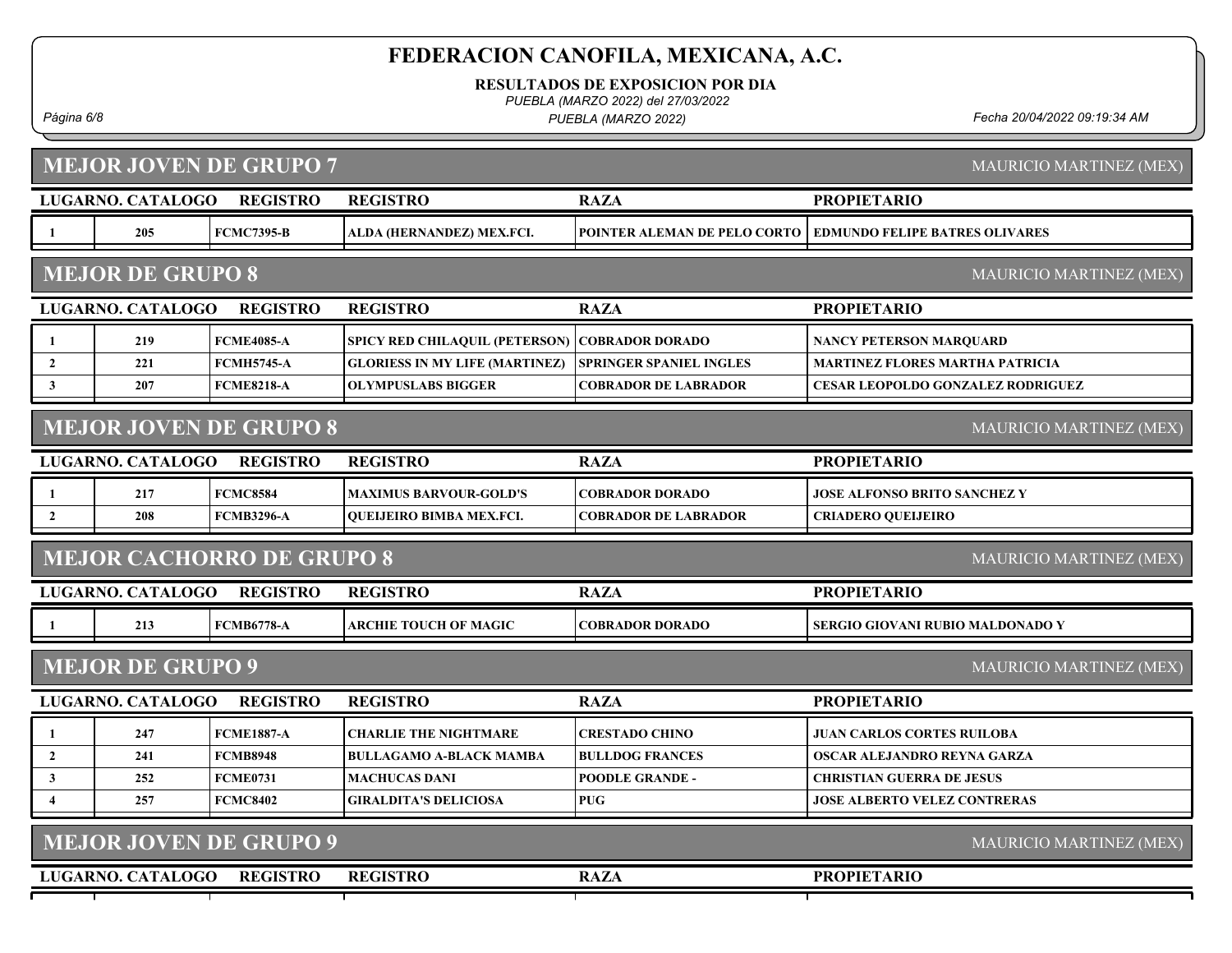RESULTADOS DE EXPOSICION POR DIA

PUEBLA (MARZO 2022) del 27/03/2022

PUEBLA (MARZO 2022)

Página 7/8 Fecha 20/04/2022 09:19:34 AM

#### MEJOR JOVEN DE GRUPO 9

MAURICIO MARTINEZ (MEX)

| LUGARNO. CATALOGO<br><b>REGISTRO</b> |     |                   | <b>REGISTRO</b>                      | <b>RAZA</b>             | <b>PROPIETARIO</b>              |
|--------------------------------------|-----|-------------------|--------------------------------------|-------------------------|---------------------------------|
|                                      | 251 | CPRPI3872         | <b> EDIVETTE CRUELLA DE V1L</b>      | <b>IPOODLE GRANDE -</b> | <b>JOSE DE JESUS LUNA LOPEZ</b> |
|                                      | 222 | <b>FCMC7528-B</b> | ATENEA (ALVARADO) MEX. FCI.          | <b>IBICHON FRISE</b>    | <b>ANDREA MOTA VARGAS</b>       |
|                                      | 238 | <b>FCMD3459</b>   | <b>ISTAY AWAY DEBBI HARRY</b>        | <b>BULLDOG FRANCES</b>  | <b>JOSE MANUEL ALVAREZ FONT</b> |
|                                      | 259 | <b>FCMB4635-A</b> | <b>SNOW DROP (VAZQUEZ) MEX. FCI.</b> | <b>SHIH TZU</b>         | <b>MONSERRAT VAZQUEZ CALVO</b>  |
|                                      |     |                   |                                      |                         |                                 |

### MEJOR CACHORRO DE GRUPO 9

MAURICIO MARTINEZ (MEX)

| <b>REGISTRO</b><br>LUGARNO. CATALOGO |     |                   | <b>REGISTRO</b>                     | <b>RAZA</b>                                              | <b>PROPIETARIO</b>       |
|--------------------------------------|-----|-------------------|-------------------------------------|----------------------------------------------------------|--------------------------|
|                                      | 223 | <b>FCMB7602-A</b> | <b>ANTON (CONSTANTINO) MEX.FCI.</b> | <b>BULLDOG FRANCES</b>                                   | YAZMIN CONSTANTINO MARIN |
|                                      | 249 | *S/RPPS20-02-22   | WILD CARD AT LUNARAMI               | <b>POODLE GRANDE -</b>                                   | .NULL.                   |
|                                      | 243 | <b>FCMC9017-A</b> | IVANIA (GONZALEZ) MEX.FCI.          | <b>CHIHUAHUENO PELO CORTO PELO   ADAN GONZALEZ LOPEZ</b> |                          |
|                                      | 255 | <b>FCMC8316-B</b> | SAPOBLED MEX SNOWFLAKE              | <b>PUG</b>                                               | BENJAMIN FLORES REYES    |

#### MEJOR DE GRUPO 10

MANUEL RANGEL (MEX)

| LUGARNO. CATALOGO                                      | <b>REGISTRO</b>                   | <b>REGISTRO</b>                                | <b>RAZA</b>    | <b>PROPIETARIO</b>                            |  |
|--------------------------------------------------------|-----------------------------------|------------------------------------------------|----------------|-----------------------------------------------|--|
| 263                                                    | <b>FCMB2246</b>                   | WINDBORN JAJA DING DONG AT                     | <b>WHIPPET</b> | <b>ORLANDO CANO &amp; LORI WILSON - PAUST</b> |  |
|                                                        | <b>MEJOR JOVEN DE GRUPO 10</b>    |                                                |                | <b>MANUEL RANGEL (MEX)</b>                    |  |
| LUGARNO. CATALOGO                                      | <b>REGISTRO</b>                   | <b>REGISTRO</b>                                | <b>RAZA</b>    | <b>PROPIETARIO</b>                            |  |
| 262                                                    | <b>CPRPI3838</b>                  | WINDBORN HERSHEY KISSES AT                     | <b>WHIPPET</b> | <b>ORLANDO CANO RESENDEZ</b>                  |  |
|                                                        | <b>MEJOR CACHORRO DE GRUPO 10</b> |                                                |                | <b>MANUEL RANGEL (MEX)</b>                    |  |
| LUGARNO. CATALOGO                                      | <b>REGISTRO</b>                   | <b>REGISTRO</b>                                | <b>RAZA</b>    | <b>PROPIETARIO</b>                            |  |
| 261                                                    | <b>FCMB6960-E</b>                 | <b>EMORI ECCO OV1 (RIVAS) MEX.FCI. WHIPPET</b> |                | <b>RICARDO ZAMUDIO CRODA</b>                  |  |
| <b>MEJOR DE GRUPO 11</b><br><b>MANUEL RANGEL (MEX)</b> |                                   |                                                |                |                                               |  |
| LUGARNO. CATALOGO                                      | <b>REGISTRO</b>                   | <b>REGISTRO</b>                                | <b>RAZA</b>    | <b>PROPIETARIO</b>                            |  |